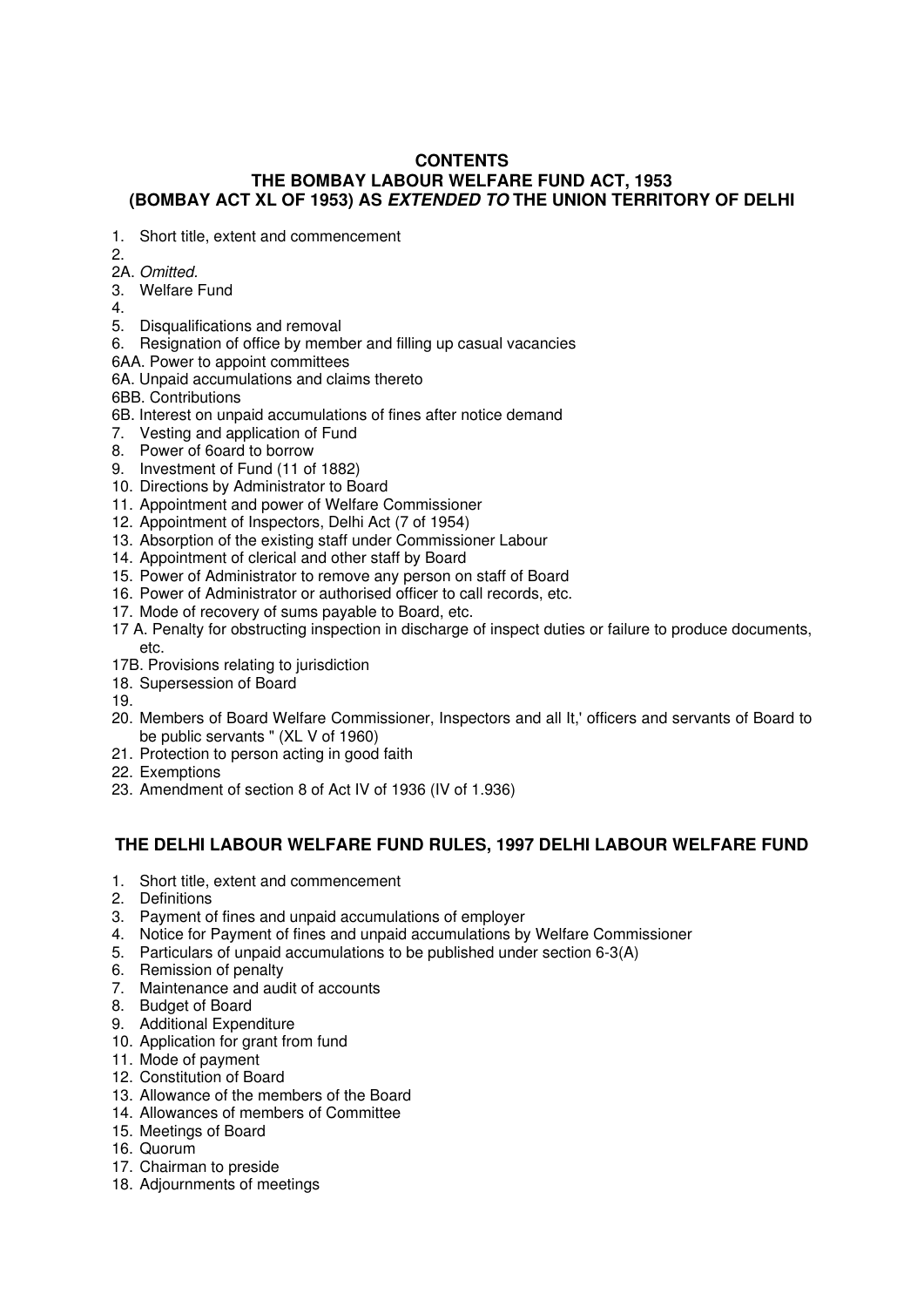- 19. All questions to be decided by the majority
- 20. Mode of exercising votes
- 21. Minutes of the meetings
- 22. Recruitment and conditions of services of Welfare Commissioner
- 23. Delegation of powers and functions of the Board
- 24. Additional powers of Inspectors
- 25. Maximum Limit of expenses on staff
- 26. Publication of Annual Report of the Board.
- 27. Maintenance of registers by employers

# **NOTIFICATIONS**

- I. Modifications In The Bombay Labour Welfare Fund Act, 1953 (Bombay Act XL of 1953)
- II. Constitution of the Labour Welfare Fund for the N.C.T. of Delhi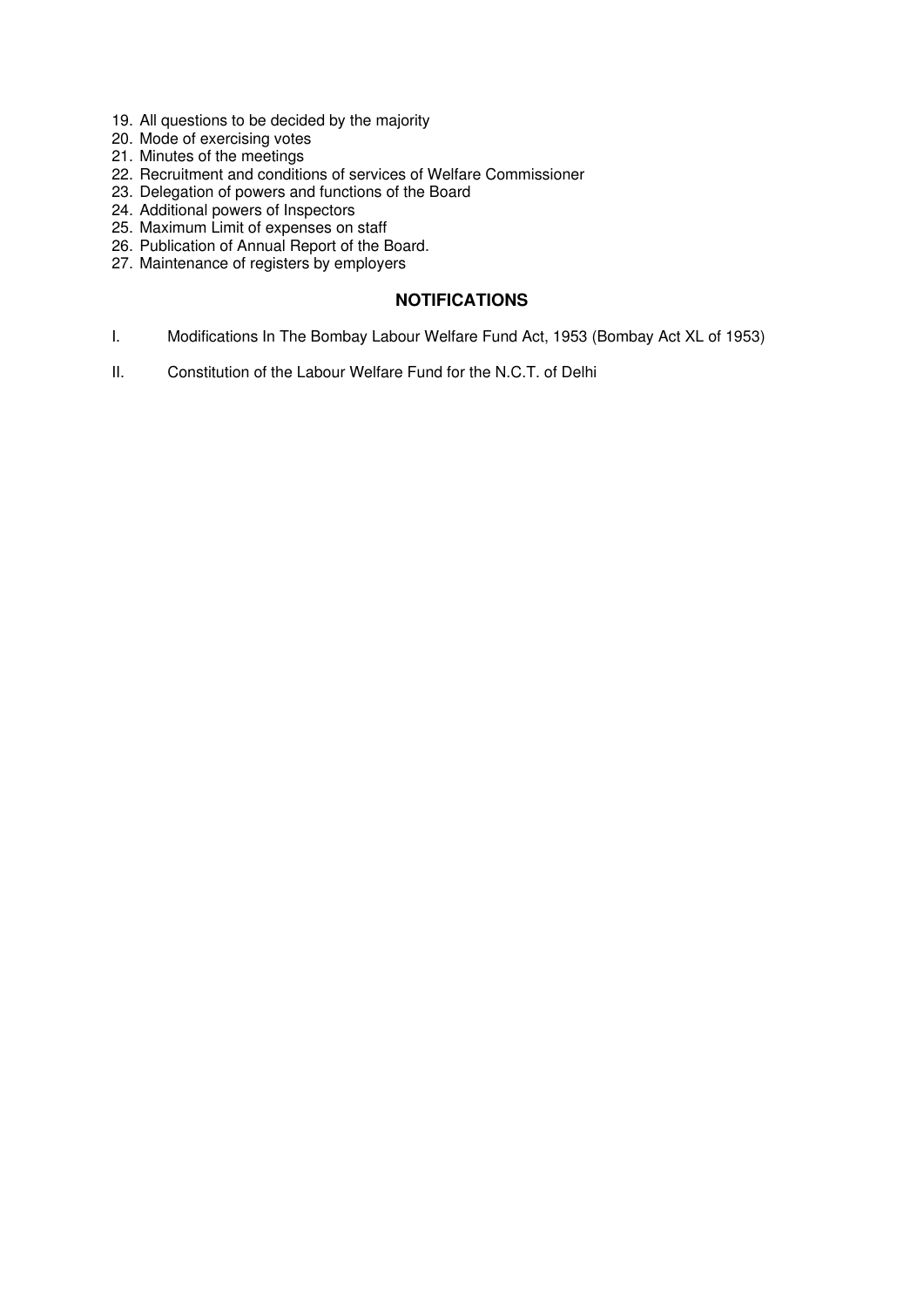# **THE BOMBAY LABOUR WELFARE FUND ACT, 1953 (BOMBA Y ACT XL OF 1953)**

As Extended to The Union Territory of Delhi<sup>1</sup>

An Act to provide for the constitution of a Fund for the financing of activities to promote welfare of labour in the State of Maharashtra for conducting such activities and for certain other purposes.

Whereas it is expedient to constitute a Fund for the financing of activities to promote, welfare of labour in the State of Maharashtra for conducting such activities and for certain other purposes. It is hereby enacted as follows:-

### **1. Short title, extent and commencement**

- (1) This Act may be called the Bombay Labour Welfare Fund Act, 1953.
- (2) It extends to the whole of the Union territory of Delhi.
- (3) It shall come into force on such date<sup>2</sup> as the Administrator may, by notification in the Delhi Gazette, appoint in this behalf.
- **2.** In this Act, unless the context otherwise requires:-
- (1) "Administrator" means the Administrator of the Union territory of Delhi appointed by the President under article 239 of the Constitution.
- (1A) "Board" means for Delhi Labour Welfare Board constituted under section 4;

(1AA) "contribution" means the sum of money payable to the Board in accordance with the provisions of section 6BB;

- (2) "employee" means any person who is employed for hire or reward to do any work, skilled or unskilled, manual, clerical, supervisory, or technical in an establishment but does not include any person-
	- (a) who is employed mainly in a managerial capacity, or
	- (b) who, being employed in a supervisory capacity draw as wages exceeding one thousand and six hundred rupees per mensem or exercises, either by the nature of the duties attached to the office, or by reason of the powers vested in him, functions mainly of a managerial nature;
- (3) "employer" means any person who employs either directly or through another person either on behalf of himself or any other person, one or more employees in an establishment and includes-

<sup>1.</sup> Vide GSR 1286(E) dt. 15.12.1986 as published in GOI Part II 3(i) (E) d t. 15.12.1987.

<sup>2.</sup> In exercise 6f the powers conferred by sub-rule (3) of rule 1 of the Delhi Labour Welfare Fund Rules, 1997 the Government of National Capital Territory of Delhi is pleased to notify August 15th, 1998 as the date on which the Delhi Labour Welfare Fund Rues, 1997 shall come into force vide notification No. F. 9(1) /89-DLC (W)/LC/ (i) /677dt. 14.8.98.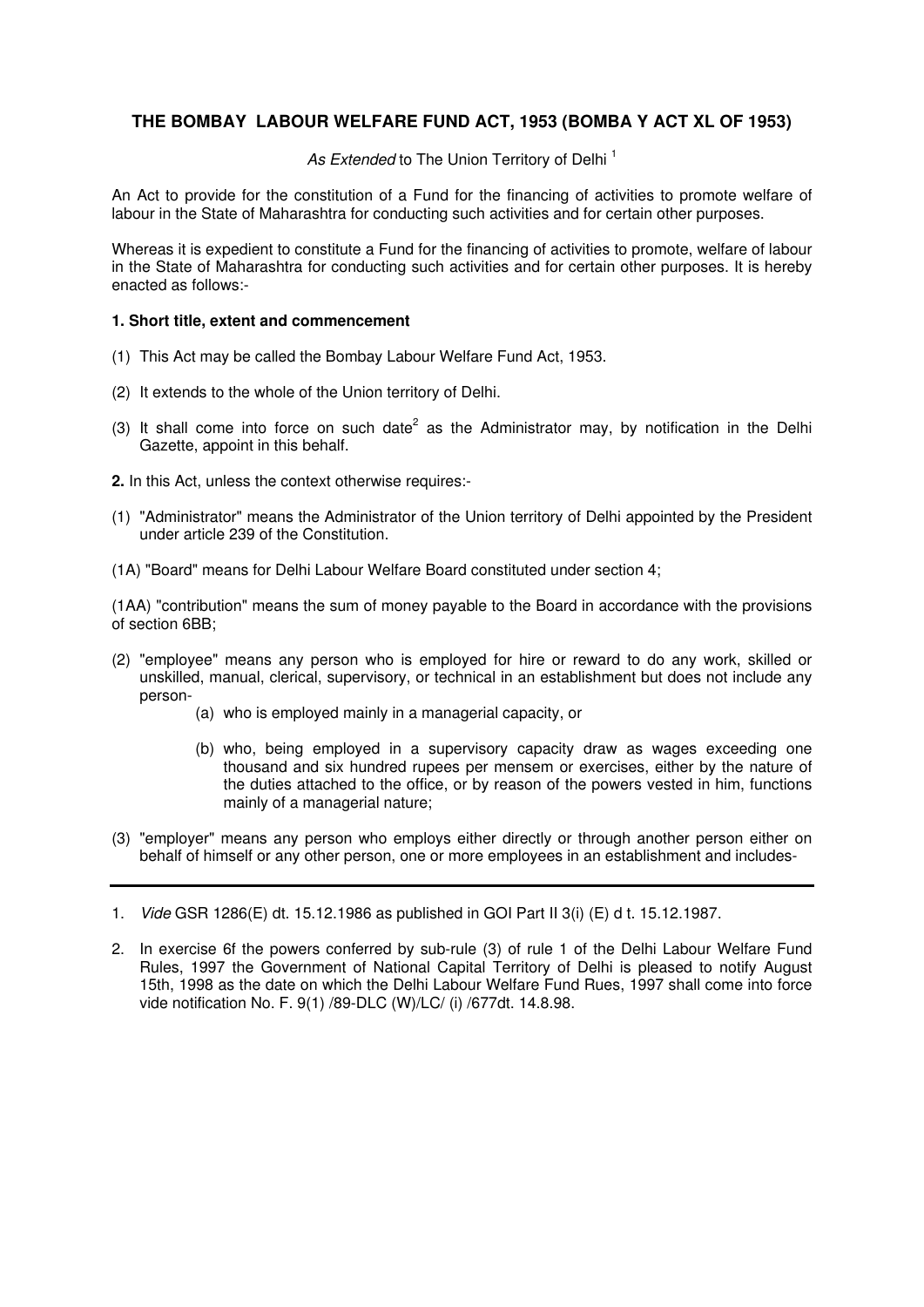- (i) in a factory, any person named under section  $7(1)(f)$  of the Factories-Act, 1948 (LXIII of 1948) as the manager;
- (ii) in any establishment, any person responsible to the owner for the supervision and control of the employees or for the payment of wages;
- (4) "establishment" means-
	- (i) a factory;
	- (ii) a tramway or motor omni bus service or a motor transport undertaking to which the Motor Transport Workers Act, 1961 applies; and .
	- (iii) any establishment within the meaning of the Delhi Shops and Establishments Act, 1954, which employs, or on any working day during the preceding twelve months, employed five or more persons:

Provided that any such establishment shall continue to be an establishment for the purposes of this Act notwithstanding a reduction in the number of persons to less than five at any subsequent time:

Provided further that, where for a continuos period of not less than three months the number of parsons employed therein has been less than such establishment shall cease to be an establishment for the purposes of this Act with- effect from the beginning of the month following the expiry of the said period of three months, but the employer shall within onemonth from the date of such cessation, intimate by registered post the fact thereof to such authority as the Administrator may specify in this behalf:

Explanation. -For the removal of doubt, it is hereby declared that where an establishment has different branches or departments, all such branches or departments whether situated in the same premises or different premises, shall be treated as parts of the same establishment;

- (5) "Factory" means a factory as defined in section 2(m) of the Factories Act, 1948, (LXIII of 1948) and includes any place wherein five or more persons are employed or working, and-
	- (i) where in any manufacturing process is being carried on with the aid of power or is ordinarily so carried on;
	- (ii) which is deemed to be a factory under section 85 of the said Act;
- (6) "Fund" means the Labour Welfare Fund constituted under section 3;
- (7) "independent member" means a member of the Board who is not connected with the management of any establishment or who is not an employee and includes an officer of Government nominated as a members;
- (8) "Inspector" means an Inspector appointed under section 12;
- (9) "Prescribed" means prescribed by rules made under this Act;
- (10)"unpaid accumulation" means all payments due to the employees but not made to them within a period of three years from the date on which they became the whether before or after the commencement of this Act including the wages, and gratuity legally payable but not including the amount of contribution, if any, paid by an employer to a provident fund established under the Employees' Provident Funds Act, 1952 (XIV of 1952);
- (11)"wages" means wages as defined in section 2(vi) of the Payment of Wages Act, 1936 (4 of 1936) and includes bonus payment under the Payment-of Bonus Act, 1965 (21 of 1965);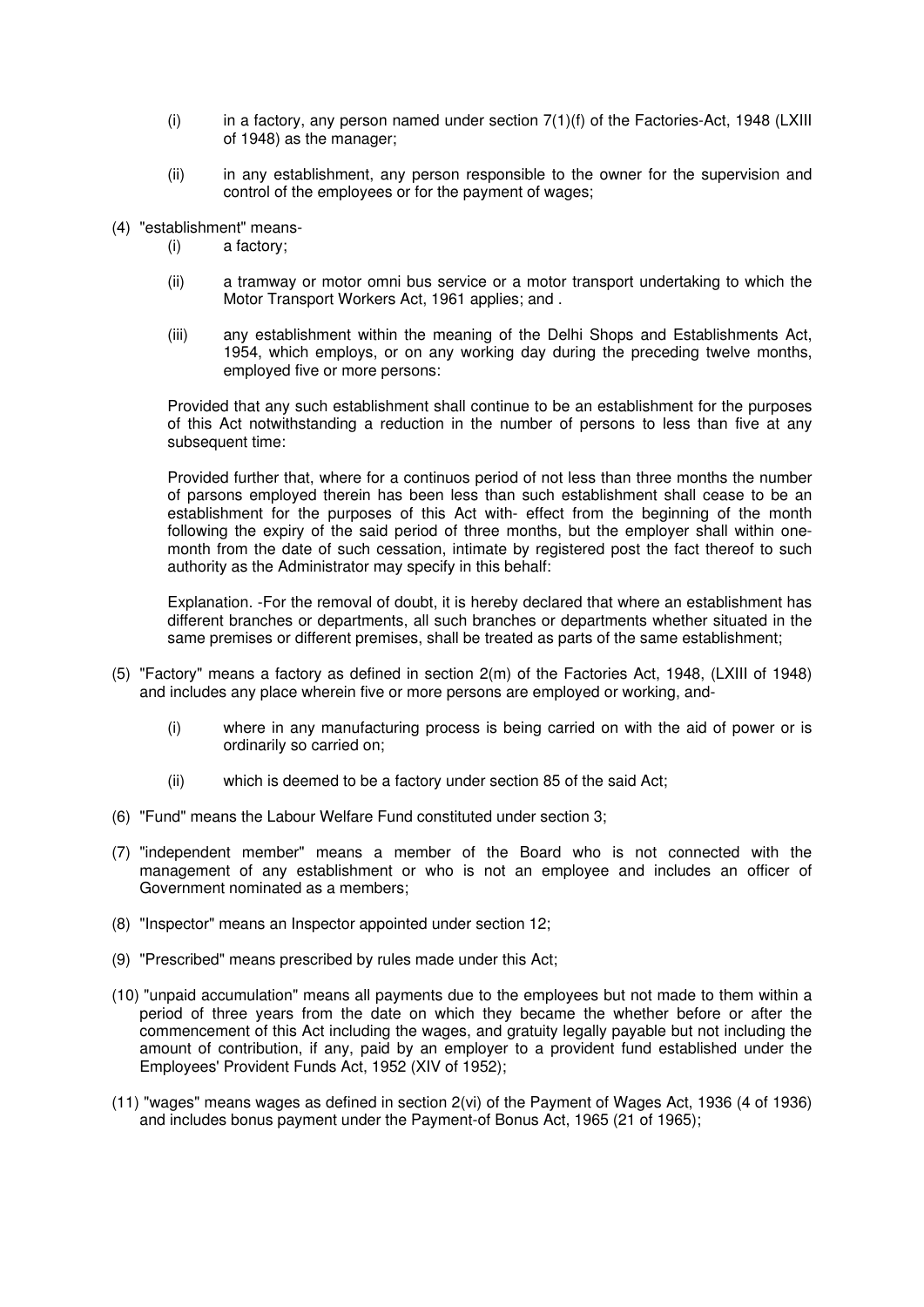(12)"Welfare Commissioner" means the Welfare Commissioner appointed under section 11.

**2A.** Deleted by Maharashtra Act 36 of (1961)

# **3. Welfare Fund**

(1) The Administrator shall constitute a fund called the Labour Welfare Fund, and notwithstanding anything contained in any other law for the time being in force or in any contract or instrument; all unpaid accumulations shall be paid at such intervals as may be prescribed to the Board, which shall keep a separate account therefor until claims thereto have been decided in the manner provided in section 6A, and the other sums specified in sub-section (2) shall be paid into 'the Fund.

(2) The Fund shall consist of-

- (a) all fines realised from the employees;
- (b) unpaid accumulations transferred to the Fund under section 6A;
- (bb) any penal interest paid under section 6B;
- (bbb) any contribution paid under section 6BB;
- (c) any voluntary donations;
- (d) any fund transferred under sub-section (5) of section 7;
- (e) any sum borrowed under section 8;
- (f) any loan, grant-in-aid or subsidy paid by the Government.

(3) The sums specified in sub-section (2) shall be paid, or collected by such agencies, at such intervals and in such manner and the accounts of the Fund shall be maintained and audited in such manner as may be prescribed.

**4.** (1) The Administrator shall, by notification, in the Delhi Gazette constitute the Board for the whole of the Union territory of Delhi for the purpose of administering the Fund, and to carry on such other functions assigned to the Board by or under this Act. The Board shall consist to the following members of exceeding twenty-six in number, namely. -

(a) such number as may be prescribed of representatives of employers and employees to be nominated by the Administrator:

Provided that both employers and employees shall have equal representation on the Board;

- (b) such number of independent members as may be prescribed, nominated by the Administrator; and
- (c) such number of independent members as may 'be prescribed, nominated by the Administrator to represent women.

(2) The members of the Board shall elect one of its independent members as the Chairman of the Board.

(3) Save as otherwise expressly provided by this Act, the term of office if the members of the Board shall be three years commencing on the date on which the names are notified in the Delhi Gazette.

(4) The allowances, If any, payable to the members of the Boards shall be such as may be prescribed.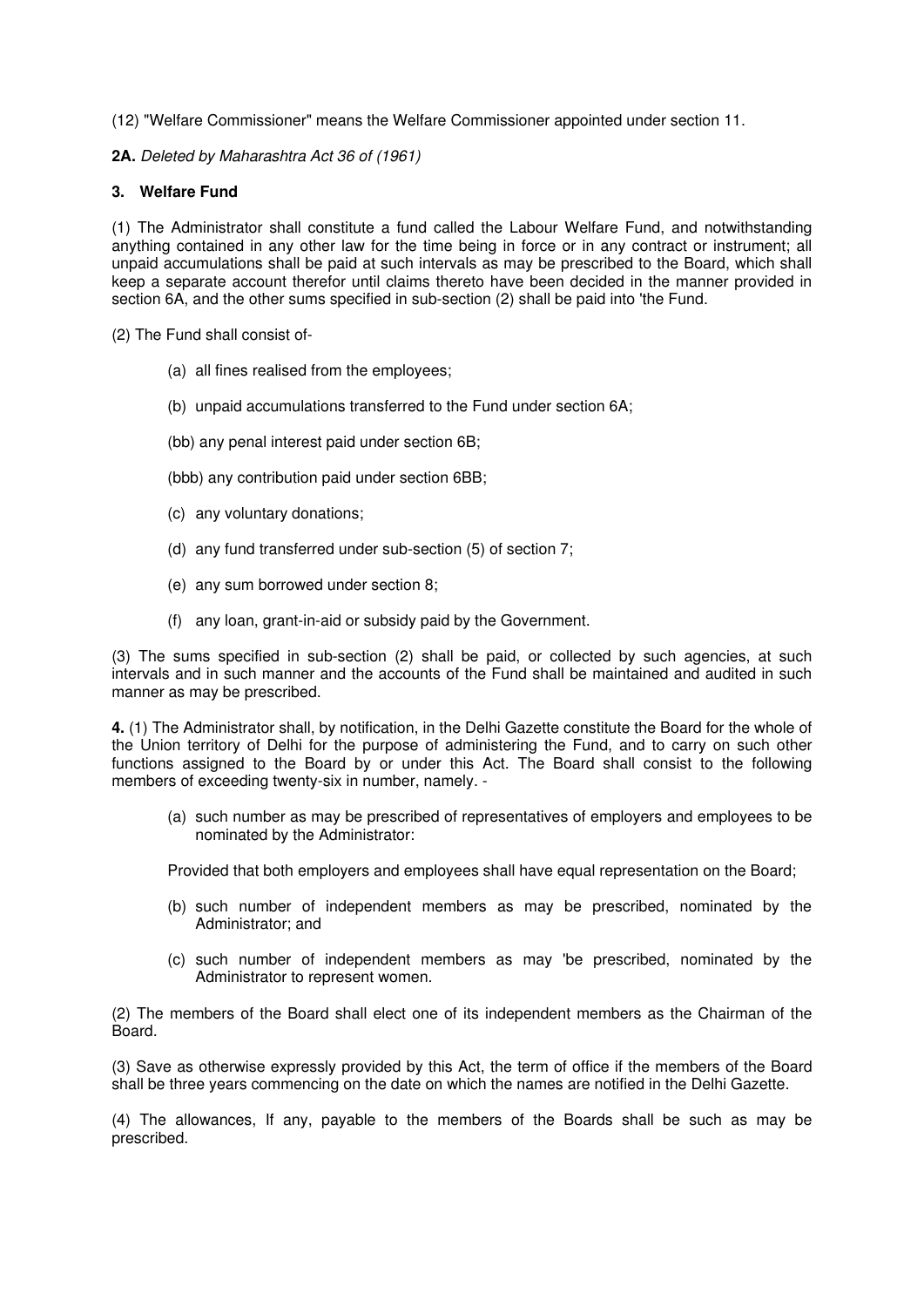(5) The Board shall be a body corporate by the name of the 'Delhi Labour Welfare Board having perpetual succession and a common seal with power to acquire property both moveable and immovable, and shall by the said name sue and be sued. .

(6) Deleted by Maharashtra Act 36 of 1961.

# **5. Disqualifications and removal**

- (1) No person shall be chosen as, or continue to be a member of the Board, who:
	- (a) is a salaried official of the Board; or
	- (b) is or at any time has been adjudged, insolvent or has suspended payment of his debts or has compounded with his creditors; or
	- (c) is found to be a lunatic or becomes of unsound mind; or
	- (d) is or has been convicted of any offence involving moral turpitude.
- (2) The Administrator may remove from office any member who:-
	- (a) is or has become subject to any of the disqualifications mentioned in sub-section (1); or
	- (b) is absent without leave of the Board for more than three consecutive meetings of the Board.

## **6. Resignation of office by member and filling up casual vacancies**

(1) A member ma y resign his office by giving notice thereof in writing, to the Administrator, and on such resignation being accepted, shall deemed to have vacated his office.

(2) A casual vacancy in the office of a member shall be filled up, as soon as conveniently may be, by the authority concerned and a member so nominated shall hold office for the unexpired portion of the term of the office of his predecessor.

(3) No act or proceedings of the Board shall be questioned on the ground merely of the existence of any vacancy in, or any defect in constitution of the Board.

# **6AA. Power to appoint Committees**

For the purpose of advising the Board in the discharge of it & functions and also for carrying into effect any of the matters specified in sub-section (2) of section 7, the Board may constitute one or more Committees, of which at least one on each Committee shall be a member of the Board.

#### **6A. Unpaid accumulations and claims thereto**

(1) All unpaid accumulations shall be deemed to be abandoned property.

(2) Any unpaid accumulations paid to the Board in accordance with the provision of section 3 shall on such payment, discharge an employer of the liability to make payment to an employee in respect thereof but to the extent only or the amount paid to the Board, and the liability to make payment to the employee to the extent aforesaid shall subject to the succeeding provisions of this section be deemed to be transferred to the Board.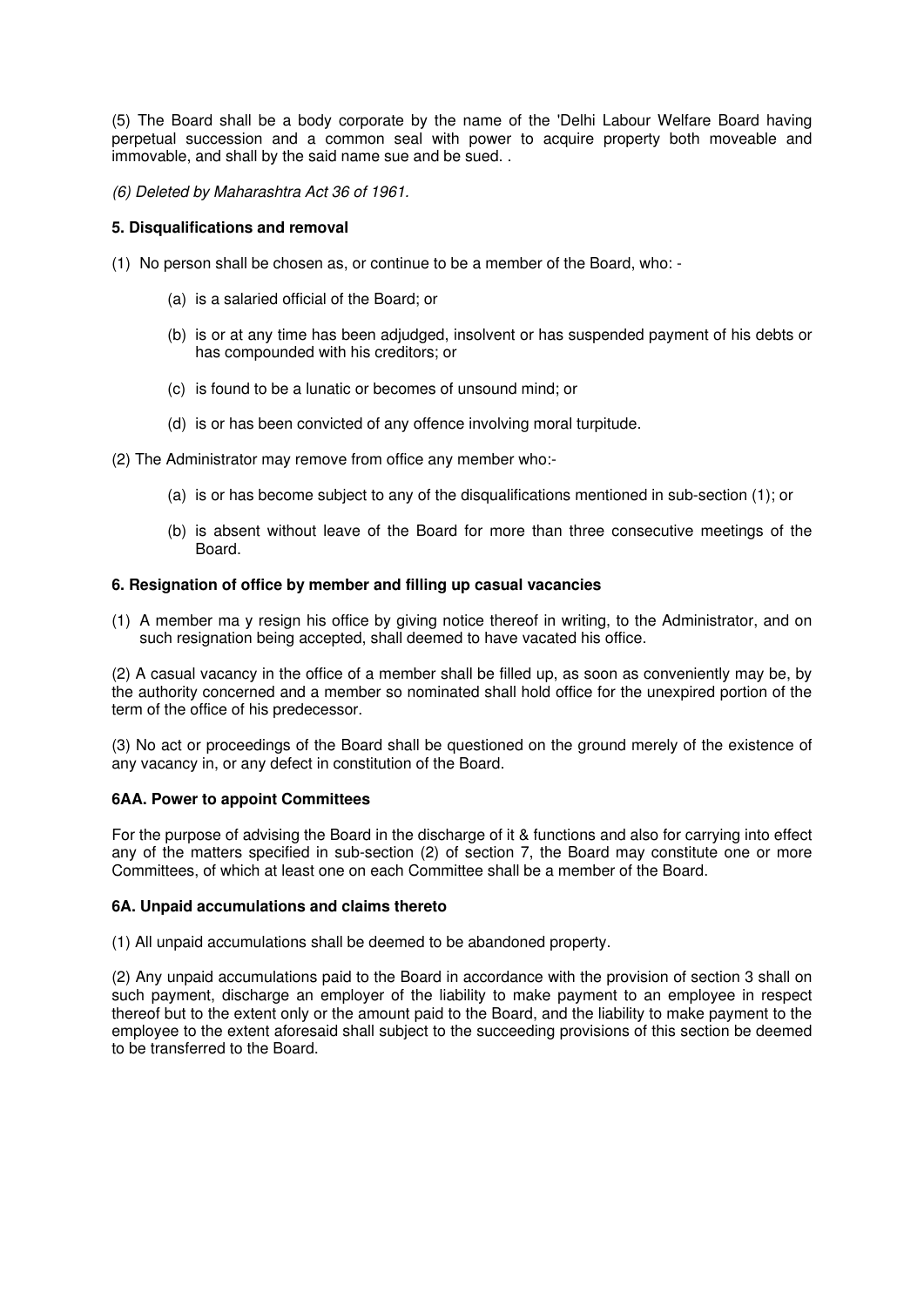(3) As soon as possible after the payment of any unpaid accumulations is made to the Board, the Board shall by notice (containing such particulars as may be prescribed)-

- (a) exhibited on the notice-board of the factory or establishment in which the unpaid accumulation was earned and
- (b) deleted by Maharashtra 22 of 1964
- (c) also published in any two newspapers circulating and in the language commonly understood in the area in which the factory or establishment in which the unpaid accumulation was earned is situate, or in such other manner as may be prescribed, regard being had to the amount of the claim, invite claims by employees for any payment due to them. The notice shall be inserted in the manner aforesaid in June and December of every year, for a period of three years from the date or the payment of the unpaid accumulation to the Board.

(4) If any question arises whether the notice referred to in sub-section (3) was, given as required by that sub-section, a certificate of the Board that it' was so given shall be conclusive.

(5) If a claim is received whether in answer to the notices or otherwise, within a period of four years from the date of first publication of the notice in respect of such claim, the Board shall transfer such claim to the Authority appointed under section 15 of the payment of Wages Act, 1936 (IV of 1936), having jurisdiction in the area in which the factory or establishment is situated, and the Authority shall proceed to adjudicate upon and decide, such claim. In hearing such claim, the Authority shall have the powers conferred by, and follow the procedure (in so far as it is applicable) for lowed in giving effect to the provisions of that Act.

(6) If the Authority aforesaid is satisfied that any such claim is valid so that the right to receive payment is established, it shall decide that the unpaid accumulation in relation to which the claim is made shall cease to be deemed to be abandoned property, 'and shall order the Board to pay the whole of the dues claimed, or such part thereof as the Authority decides are properly due; to the'. employees; and the Board shall make payment accordingly:

Provided that, the Board shall not be liable to pay any sum in excess of that paid under sub-section (1) of section 3 to the Board as unpaid accumulations, in; respect of the claim

(7) If a claim for payment is refused, the employee shall have a right of appeal to the District Court, and the Board shall comply with any order made in appeal. An appeal shall lie within sixty days of the decision of the Authority.

(8) The decision of the Authority, subject to appeal aforesaid, and the decision in appeal of the District Court, shall be final and conclusive as to the right to receive payment, the liability of the Board to pay and also as to the amount, if any

(9) If no claim is made within the time specified in sub-section (5), or a claims has been duly refused aforesaid by the Authority, or on appeal by the Court, then the unpaid accumulations in respect of such claim shall accrue to, and vest in, the State as bona vacantia and shall thereafter, without further assurance be deemed to be transferred to, form part of, the Fund.

#### **6BB. Contributions**

(1) The contribution payable under this Act in respect of an employee in an establishment shall comprise contribution, payable by the employers (here-in-after referred to as 'the employers contribution') contribution payable by such employee (here-in-after referred to as 'the employee's contribution') and the contribution payable by the Administrator and shall be paid to the Board and form part of the Fund.

(2) The amount of contribution payable every six months in respect of every employee shall be 75 paise, only if the name of such employee stands on the register of an establishment on 30th June and 31st December, respectively; and in respect of an employer for each such employee shall be 225 paise payab1e every six months.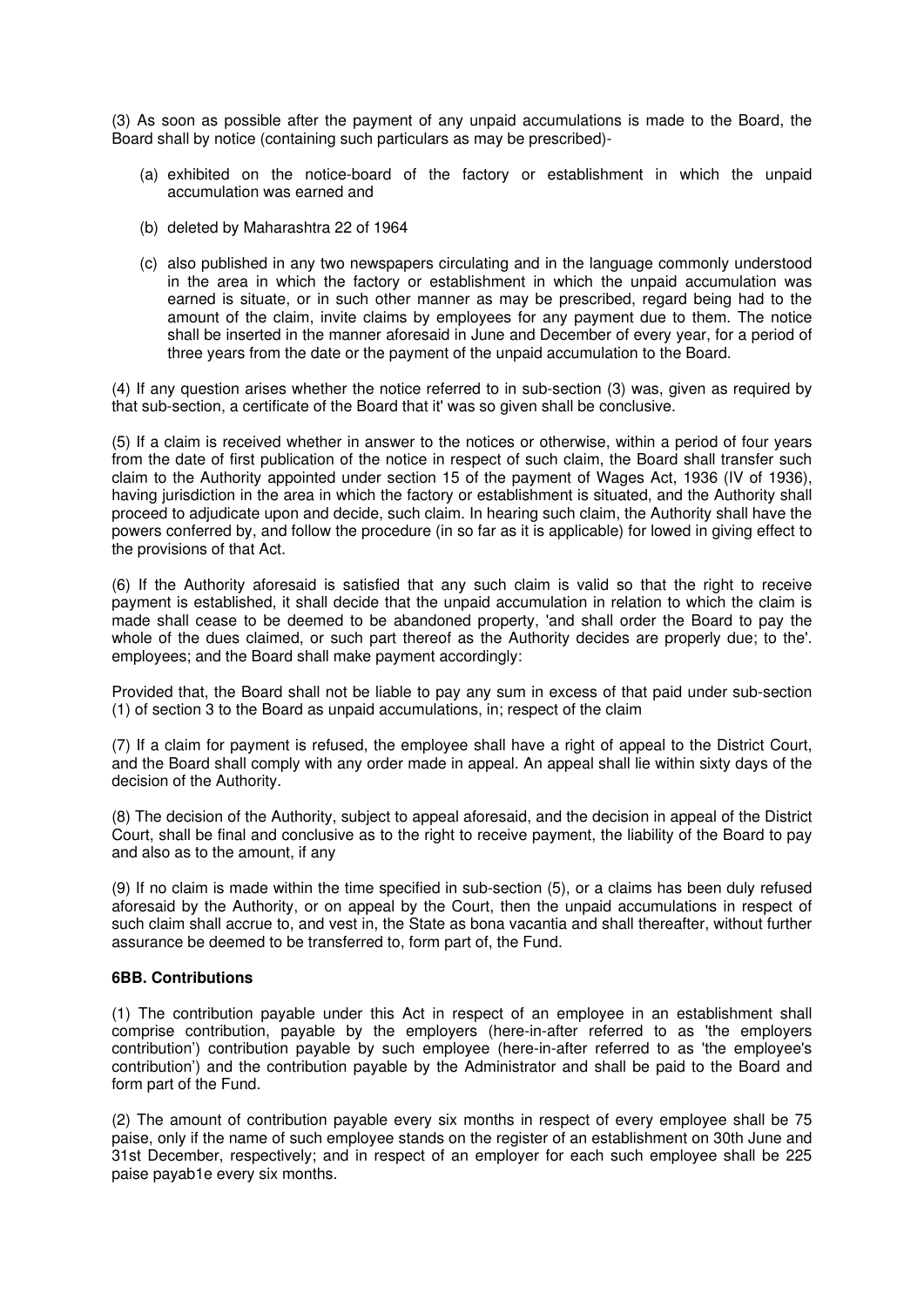(3) Every employer shall pay to the Board both the employer's contribution of 225 paise and the employee's contribution of  $75$  paise, before the  $15<sup>th</sup>$  day of July and 15thday of January,

(4) Notwithstanding anything contained in any other enactment but subject to the provisions of this Act and any rules, the employer shall in the case of any such employee be entitled to recover from the employee that employee's contribution by deduction from his wages, and not otherwise; and such deduction shall be deemed to be a deduction 'authorised by or under the Payment of Wages Act, 1936 (4 of 1936),

Provided that, no such deduction shall be made in excess of the amount of the contribution payable by such employee, not shall be made from any wages other than the wages for the months of June and December

Provided further that, if through inadvertance or otherwise, no deduction has been made from the wages of an employee for the months aforesaid, such deduction may be made from the wages of such employee for any subsequent months or months with the permission in writing of the Inspector appointed under this Act,

(5) Notwithstanding any contract to the contrary, no employer shall deduct the employer's contribution from any wages payable to an employee or otherwise recover it from the employee,

(6) Any sum duly deducted by an employer from the wages of an employee under this section shall be deemed to have been entrusted to him by the employee for the purpose of paying the contribution in respect of which it was deducted.

(7) An employer shall may the employer's and the employee's contribution to the Board by check, money order or in cash, and he shall bear the expenses of remitting to the Board such contributions.

(8) The Welfare Commissioner shall submit to the Administrator as soon as possible after the end of July and January every year in the prescribed form a statement showing the total amount of the employee's contribution and the employees' contribution in respect of employees in each establishment. On receipt of the statement from the Welfare Commissioner the Administrator shall pay to the Board, a contribution of an amount equal to twice the employees contribution in respect of that establishment,

#### **6B. Interest on unpaid accumulations or fines after notice of demand**

(1) If an employer does not pay to the Board any amount of unpaid accumulations, or fines realised from the employees or the amount of the employer's and employee's contributions under section 6BB within the time he is required by or under the provisions of this Act to pay it, the Welfare Commissioner may cause to be served a notice on Such employer to pay the amount within the period specified therein, which shall not be less than thirty days from the date of service of such notice.

(2) If the employer fails, without sufficient cause, to pay any such amount within the period specified in the notice, he shall, in addition to that amount, pay in the Board simple interest-

- (a) in the case of a failure to pay any amount of unpaid accumulations or fines realised from the employees:-
	- (i) for the first three months, at one per cent, of the said amount for each completed months, after the last date by which he should have paid it according to the notice; and
	- (ii) thereafter;, at one and a half per cent of that amount for each completed month, during the time he continues to make default in the payment of that amount;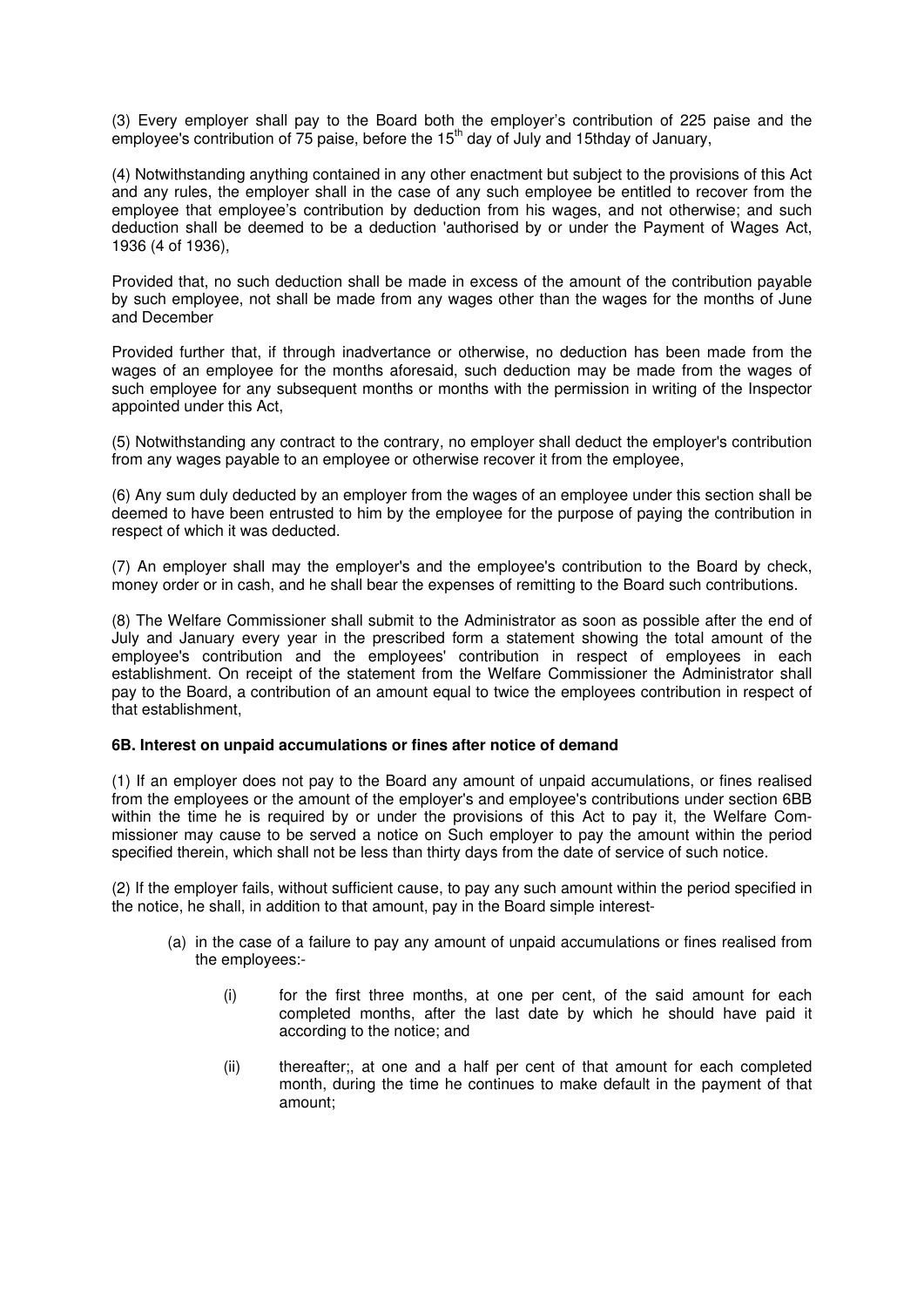- (b) in the case of a failure to pay any amount of the employer's and employees' contributions under section 6BB,-
	- (i) for the first three months, at one per cent of the said amount for .each completed month,. after the last date by which he should have paid it in accordance with the provisions of sub-section (3) of section 6BB; and
	- (ii) thereafter, at one and a half percent of that amount for each completed month, during the time he continues to make default in the payment of that amount;

Provided that, the Welfare Commissioner may, subject to such conditions as may be prescribed, remit the whole or any part of the penalty in respect of any period.

## **7. Vesting and application of fund**

(1) The fund shall vest in and be held and applied by the Board as Trustees subject to the provisions and for the purpose of this Act. The moneys therein shall be utilized by the Board to defray the cost of carrying out measures which may be specified by the Administrator from time to time to promote the welfare of labour and of their dependents.

(2) Without prejudice to the generally of sub-section (1) the moneys in the Fund may be utilized by the Board to defray expenditure on the following:

- (a) community, and social education centre including reading rooms and libraries;
- (b) community necessities;
- (c) games and sports;
- (d) excursions, tours and holiday home;
- (e) entertainment and other forms of recreations;
- (f) home industries and subsidiary occupations for women and unemployed persons;
- (g) corporate activities of a social nature;
- (h) cost of administering the Act including the salaries and allowances pension, provident fund and gratuity and any other fringe benefits of the staff appointed for the purposes of the Act; and .
- (i) such other object as would in the opinion of the Administrator improve the standard of living and ameliorate the social conditions of labour;

Provided that the Fund shall not be utilised in financing any measure which the employer is required under any law for the time being in force to carry out;

Provided further that, unpaid accumulations and fines shall be paid to the Board and be expended by it under this Act not withstanding anything contained in the Payment of Wages Act, 1936 (4 of 1936), or the other law for the time being in force.

(3) The Board may, with the approval of the Administrator, make a grant of the Fund to any employer, any local authority or any other body in aid of any activity for the welfare of labour approved by the Administrator.

(4) If any question arises whether any particular expenditure is or is not debitable to the Fund, the matter shall be referred to the Administrator and the decision given by the Administrator shall be final.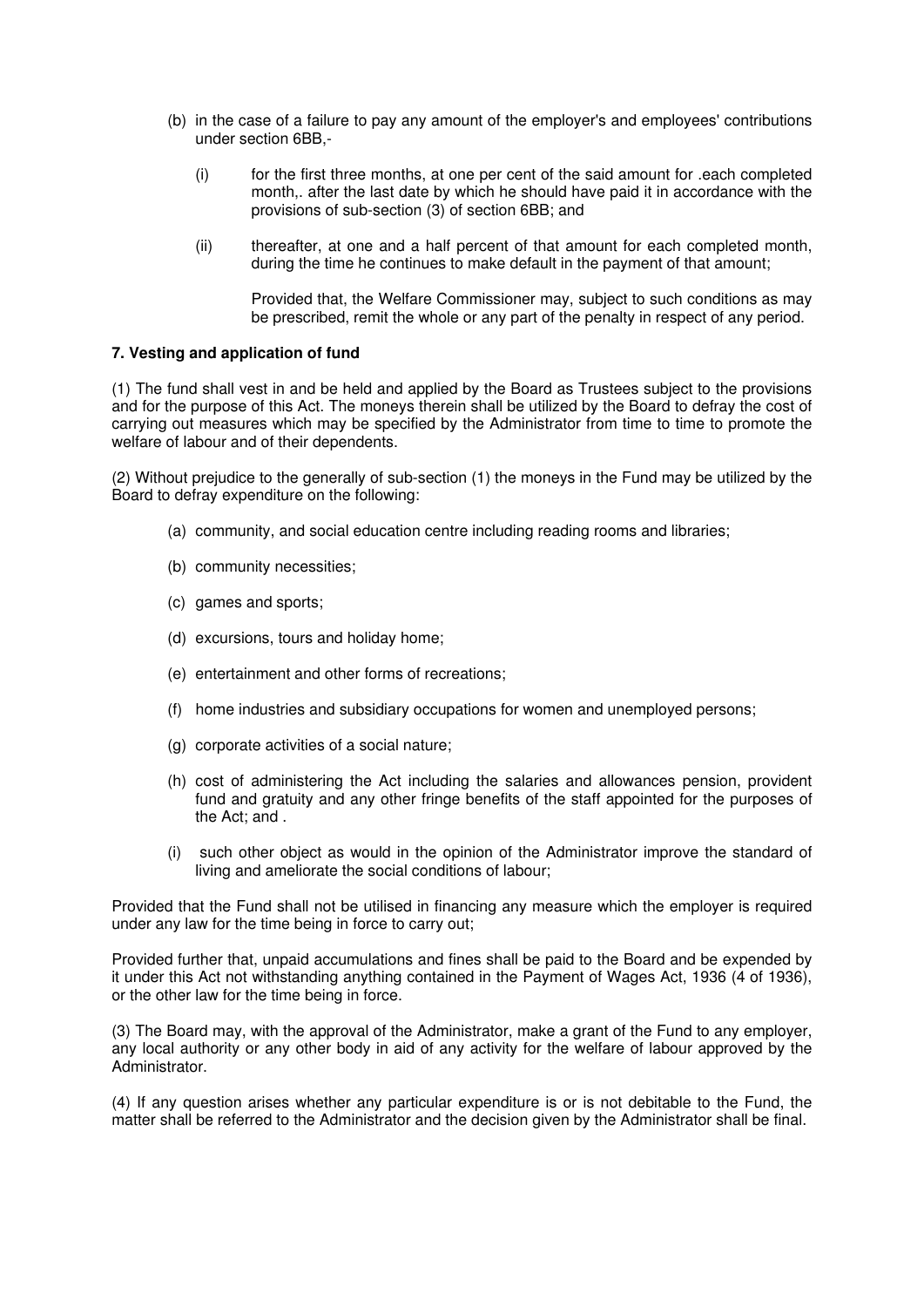(5) It shall be lawful for the Board to continue any activity financed from the labour welfare fund of any establishment, if the said fund is duly transferred to the Board.

## **8. Power of Board to borrow.**

The Board may from time to time with the previous sanction of the Administrator and subject to the provisions of this Act and to such conditions as may be specified in this behalf borrow any sum required for the purpose of this Act.

# **9. Investment of Fund (11 of 1882)**

Where the Fund or any portion thereof cannot be applied at any early date for fulfilling the objects of the Act, the Board shall invest the same in any of the securities specified in clauses (a) to (d) and (f) of section 20 of the Indian Trusts Act, 1882.

## **10. Directions by Administrator to Board**

The Administrator may give the Board such directions as in his opinion are necessary or expedient in connection with expenditure from the Fund or for carrying out the other purposes of the Act. It shall be the duty of the Board to comply with such directions.

## **11. Appointment and power of Welfare Commissioner**

(1)

- (i) The Welfare Commissioner shall be appointed by the Board with the previous approval of the Administrator;
- (ii) The Welfare Commissioner shall be the principal executive officer of the Board;
- (iii) It shall be the duty of the Welfare Commissioner to ensure that the provisions of this Act and the rules made thereunder are duly carried out and for this purpose he is shall have the power to issue such orders not inconsistent with the provisions of the Act and rules made thereunder as he deems fit including, my order implementing the decisions taken by the Board under the Act or rules made thereunder.
- (2) Delete by Maharashtra Act 36 of 1961.

(1) The Administrator may appoint inspectors to il1Spect records in connection with the sums payable into the Fund. Inspectors appointed under the Delhi Shops and Establishments Act, 1954, in relation to any area, shall be deemed to be also Inspectors for the purposes of this Act, in respect of establishments to which this Act applies, and the local limits within which such Inspector shall exercise his functions under this Act shall be the area for which he is appointed under the said Act.

- (2) Any Inspector may-
	- (a) with such assistance, if any as he thinks fit, enter at any reasonable time any premises for carrying out the purposes of this Act;
	- (b) exercise such other powers as may be prescribed.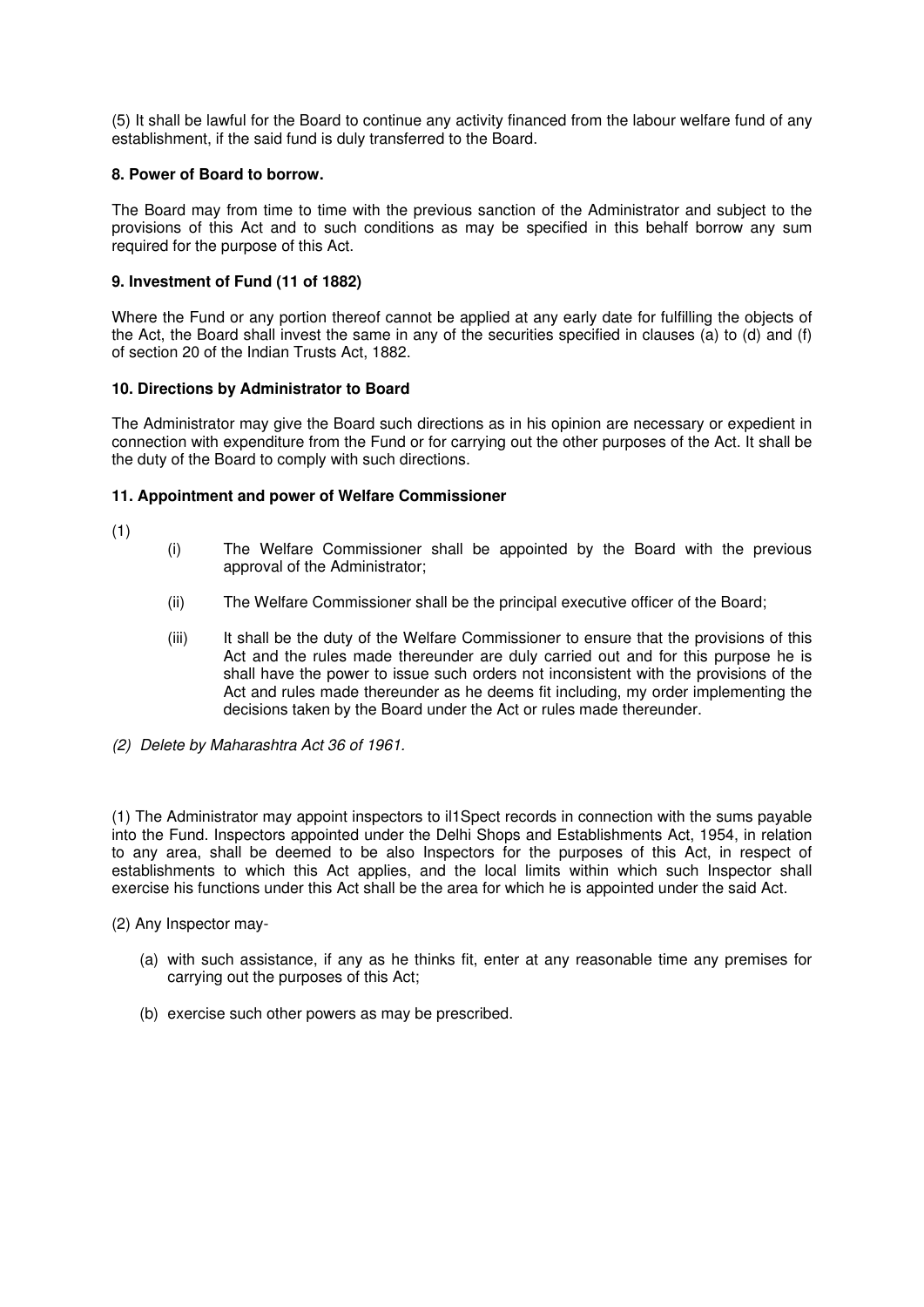## **13. Absorption of the existing staff under Commissioner of Labour**

(1) The Board shall take over and employ such of the existing staff under the control of the Labour Commissioner, Delhi, as the Administrator may direct and every person so taken over and employed shall be subject to the provisions of this Act and the rules made thereunder: -

Provided that –

- (a) during the period of such employment all matters relating to pay, leave, retirement, allowances, pensions, provident fund and other conditions of service of the said staff shall be regulated by the rules for the time being applicable to persons employed in connection with the affairs of the Union territory of Delhi or such other rules as may be from time to time be made by the Administrator;
- (b) every such member shall have a right of appeal to the Administrator against any order of reduction, dismissal or removal from service, .fine or any other punishment:

Provided further that person so taken over may elect within the prescribed period that he desires to be governed by the rules made under this Act in respect of conditions of service of the staff appointed by the Board under this Act and on his electing to do so the provisions of the first proviso shall cease to apply to him.

(2) Omitted.

## **14. Appointment of clerical and other staff by Board**

(1) The Board shall have power to appoint the necessary clerical and executive staff to carry out and supervise the activities financed from the Fund:

Provided that the expenses of the staff thus appointed and other administrative expenses shall not exceed a prescribed percentage of the annual income of the Fund.

(2) The Board shall, with the approval of the Administrator, make regulations regarding the method of recruitment, pay and allowances, and other conditions of service of the members of its staff (other than the Welfare Commissioner and the Inspectors):

Provided that, until the regulations are so made, the conditions of service of such staff shall be governed by the rules made by the Administrator in this behalf.

#### **15. Power of Administrator to remove any person on staff of Board**

The Administrator shall have the power to remove any person whom he may deem unsuitable, from the service of the Board and to make an appointment in respect of whom more than one-third of the members of the Board have not agreed.

# **16. Power of Administrator or authorised officer to call for records, etc.**

The Administrator or any officer authorised by the Administrator may call for the records of the Board, inspect the same and may supervise the working of the Board.

#### **17. Mode of recovery of sums payable to Board, etc.**

Any sum payable to the Board or into the Fund under this Act shall, without prejudice to any other made of recovery, be recoverable on behalf of the Board as an arrear of land revenue.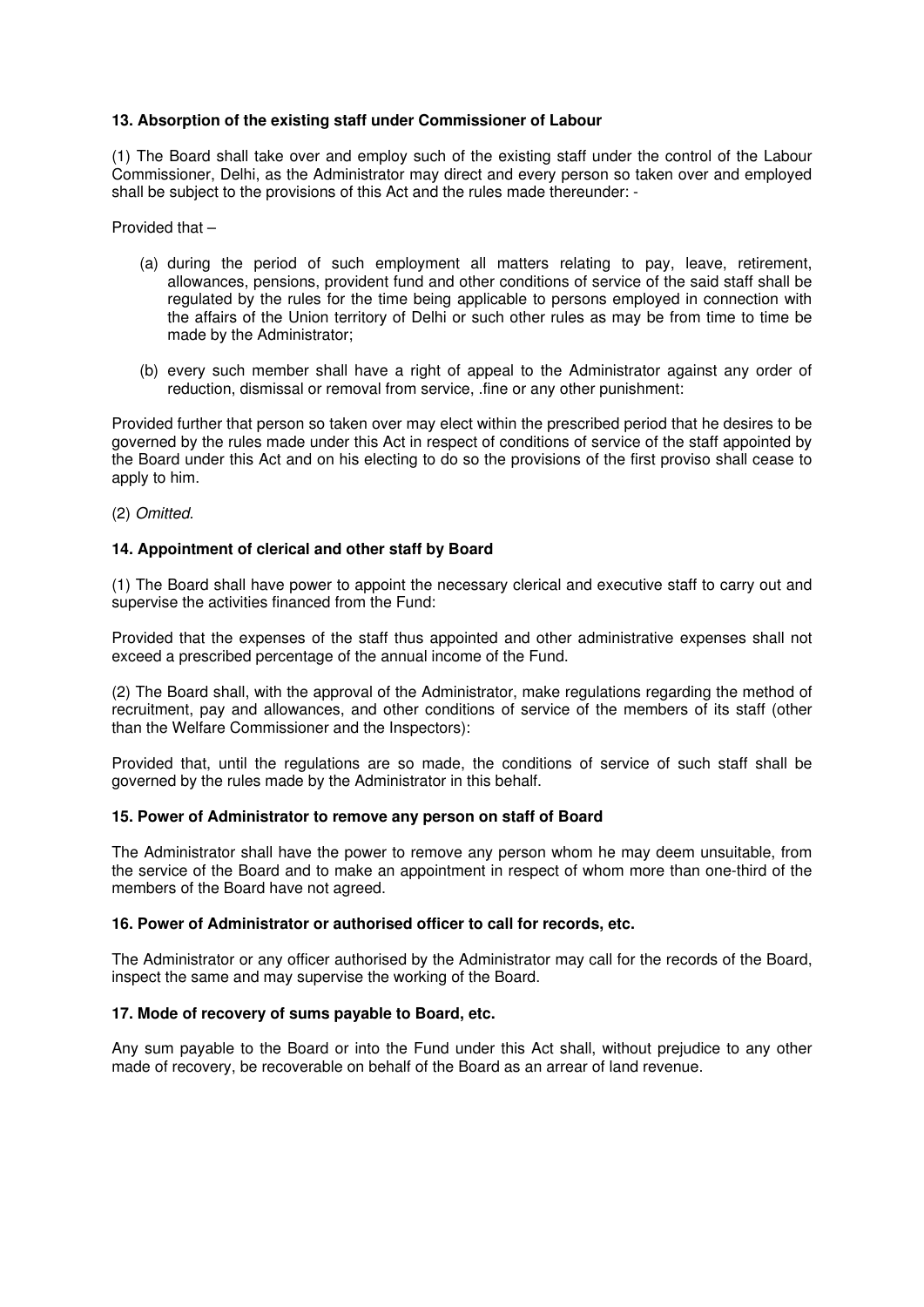## **17 A. Penalty for obstructing inspection in discharge of inspector's duties or failure to produce documents, etc.**

Any person who wilfully obstructs an Inspector in the exercise of his powers or discharge of his duties under this Act or fails to produce for inspection on demand by an inspector any registers, records or other documents maintained in pursuance of the provisions of this Act or the rules made thereunder or to supply to him on demand true copies of any such documents, shall, on conviction, be punished.

- (a) for the first offence, with imprisonment for a term which may extend to three months, or with fine which may extend to five hundred rupees, or with both; and
- (b) for a second or subsequent offences, with imprisonment for a term which may extend to six months, or with fine which may extend to one thousand rupees, or with both;

Provided that, in the absence of special and adequate reasons to the contrary to be mentioned in the judgement of the Court, in any case where the offender is sentenced to a fine only, the amount of fine shall not be less than fifty rupees.

## **17B, Provisions relating to jurisdiction**

- (1) No Court inferior to that of a Metropolitan shall try any offence punishable under section 17A.
- (2) No prosecution for such offence shall be instituted, except by an inspector with the previous sanction of the Welfare Commissioner.
- (3) No Court shall take cognizance of such offence, unless, complaint thereof is made within six months of the date on which the offence is alleged to have been committed.

#### **18, Supersession of Board**

(1) If the Administrator is satisfied that the Board has made default in performing any duties imposed on it by or under this Act or has abused its power, the Administrator may by notification in the Delhi Gazette supersede and reconstitute the Board in the manner prescribed for constitution of the Board:

Provided that before issuing the notification under this sub-section, the Administrator will give a reasonable opportunity to the Board to show cause why it should not be superseded and shall consider the explanations and, objections, if any, of the Board.

(2) After the supersession of the Board and until it is reconstituted the powers, duties and functions of the Board under this Act shall be exercised or performed by the Board or by such officer or officers as the Administrator may appoint for this purpose.

**19,** (1) The Administrator may, by notification, in the Delhi Gazette and subject to the condition of previous publication, make rules to carry out the purposes of this Act.

(2) In particular, and without prejudice to the generality of the foregoing power, such rules may be made for all or any of the following matters, namely: -

- (a) the intervals at which or the period within which any of the sums referred to in section 3 shall be paid to the Board or into the Fund, the manner of making such payment and the agency for and manner of, collection of any such sum;
- (b) the manner in which the accounts of the Fund shall be maintained and audited under subsection (3) of Section 3;
- (c) the procedure for making grants from the Fund under section 7;
- (d) the procedure for defraying the expenditure incurred in administering the Fund;